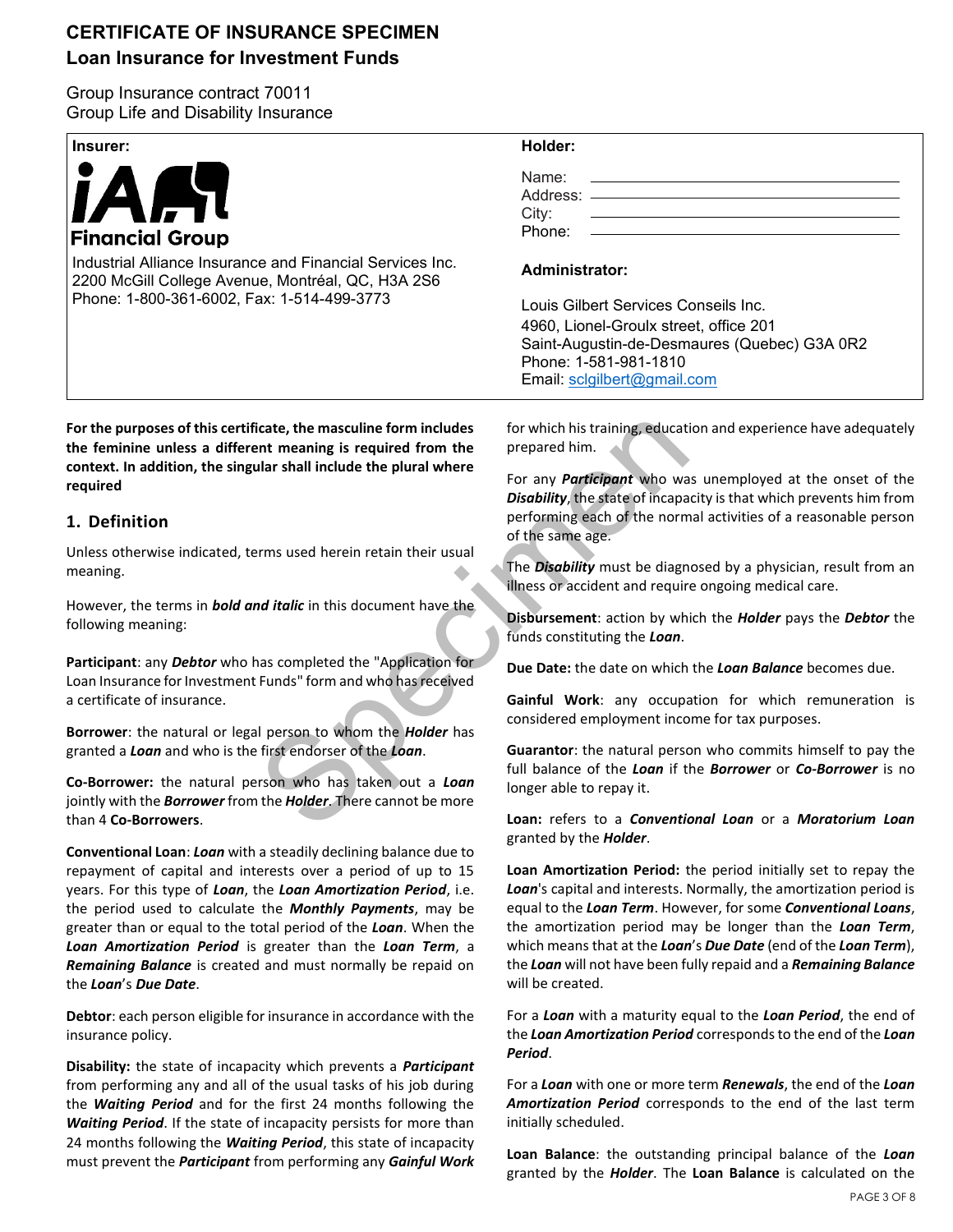basis that all payments due, as of the date the *Loan Balance* is assessed, have been made.

**Loan Period / Loan Term:** the period during which the interest rate on the *Loan* is guaranteed by the *Holder*.

**Monthly Payment**: the amount of money paid each month to repay the capital and/or interest of the insured *Loan*. Under no circumstances do *Monthly Payments* include capital and interests in arrears at a given maturity date or the date on which the *Holder* demands repayment of an insured *Loan*.

Under no circumstances do the *Monthly Payments* include outstanding capital and interests at a given maturity date.

**Moratorium Loan**: *Loan* that has a *Standstill Period* on capital repayment. During the *Standstill Period*, only interest is repaid by the *Borrower* and the *Loan Balance* is equal to the original amount of the *Loan* throughout this period. At the end of the *Standstill Period*, the *Loan Balance* decreases steadily due to the repayment of capital and interests. *Monthly Payments* are then based on the remaining *Loan Term.*

For a *Moratorium Loan* for which the *Standstill Period* is equal to the total *Loan Term*, the initial amount of the *Loan* must be fully repaid at the end of the *Standstill Period*. The total *Loan Term* (including the *Standstill Period*) must not exceed 15 years.

In addition, for a *Moratorium Loan* whose *Standstill Period* is less than the total *Loan Term*, the duration ratio of the *Standstill Period* over the total *Loan Term* must be equal to or less than 40%.

**Recurrence of Disability**: Any *Disability* that:

- Occurs within 31 days following the end of a period of *Disability* covered by this insurance policy; and
- Has the same cause as this last covered *Disability* period; and
- Persists for a period of at least 7 consecutive days

is considered a recurrence and therefore an extension of this covered *Disability* period. Any *Disability* that does not meet these conditions is not a recurrence and consequently, the *Waiting Period* applies.

**Remaining Balance**: *Loan Balance* at the *Loan* maturity date when the *Loan Amortization Period* is greater than the *Loan Period*.

**Renewal**: refers to the situation where the *Loan* covered by the insurance policy is subject to a change in its duration (term) or interest rate. Increasing the *Loan Balance* or changing the *Loan Amortization Period* does not constitute a *Renewal*.

**Standstill Period**: period during which only the interest on the *Loan* is repaid by the *Debtor*. Therefore, the *Loan Balance* is equal to the original amount of the *Loan* throughout the *Standstill Period*.

**Waiting Period:** a continuous period of 30 days of *Disability* during which no benefits are payable.

### **2. Insurance Eligibility Criteria**

**2.1. Person Eligible for Coverage**

In the event of a *Loan* granted to a natural person, each of the following individuals is eligible for coverage: the *Borrower,* the *Co-Borrower* and the *Guarantor*.

In the event of a *Loan* granted to a legal person, each of the following individuals is eligible for coverage:

- The shareholder holding more than 10% of the shares; and;
- The following senior managers: the President, the Executive Vice-President, Deputy Chairman and General Manager, the Vice-President, Assistant Vice-President or Director (or any function equivalent to any of these).

#### **2.2. Eligibility Requirements**

Any person eligible for coverage must, at the time of application, meet the following requirements:

For the Life Insurance:

Be at least 18 years of age but not more than 64 years of age, inclusively.

For the Disability Insurance:

- Be at least 18 years of age but not more than 59 years of age, inclusively; and
- Perform at least 20 hours of *Gainful Work* per week or be able to perform at least 20 hours of *Gainful Work* per week.

Notwithstanding the foregoing, the *Debtor* may not enrol for Disability Insurance if it acts as *Guarantor* under the *Loan*.

microsofter and the **Standstill Period** is equal<br>
inclusively.<br> **Standstill Period.** The total **Loan**<br> **Example 15 years of age**<br> **Period)** must not exceed 15 years.<br> **Loan** whose **Standstill Period** is less<br> **Example 15 y** Notwithstanding the foregoing, for a *Moratorium Loan* whose *Standstill Period* is less than the total *Loan Term*, no Disability Insurance may be purchased if the ratio of the length of the *Standstill Period* over the total *Loan Term* is greater than 40%. For example, for a *Moratorium Loan* with a total term of 10 years, no Disability Insurance is available if the *Standstill Period* is longer than 4 years.

### **3. Enrolment and Effective Date of Insurance**

Enrolment in the insurance is optional. It is possible to enrol in Life Insurance only, Disability Insurance only or to enrol in both Life and Disability Insurance.

Enrolment in the insurance is only possible before or within 60 days following the *Disbursement* or *Renewal* of the *Loan* by the *Holder*.

The application for Insurance must be made using the application form provided for this purpose. As indicated in section 4 of this form, the *Insurer* may need to review the application, based on the value of the insurance coverage requested and the answers provided in subsections 4.1 and 4.2 of this form.

Insurance coverage begins:

- If an analysis by the *Insurer* is required under section 4 of the insurance application form: on the latest of the date on which the *Insurer* accepts the application for insurance or the date the *Holder* disburses the *Loan*;
- If no analysis by the *Insurer* is required under section 4 of the application form: on the latest of the date on which the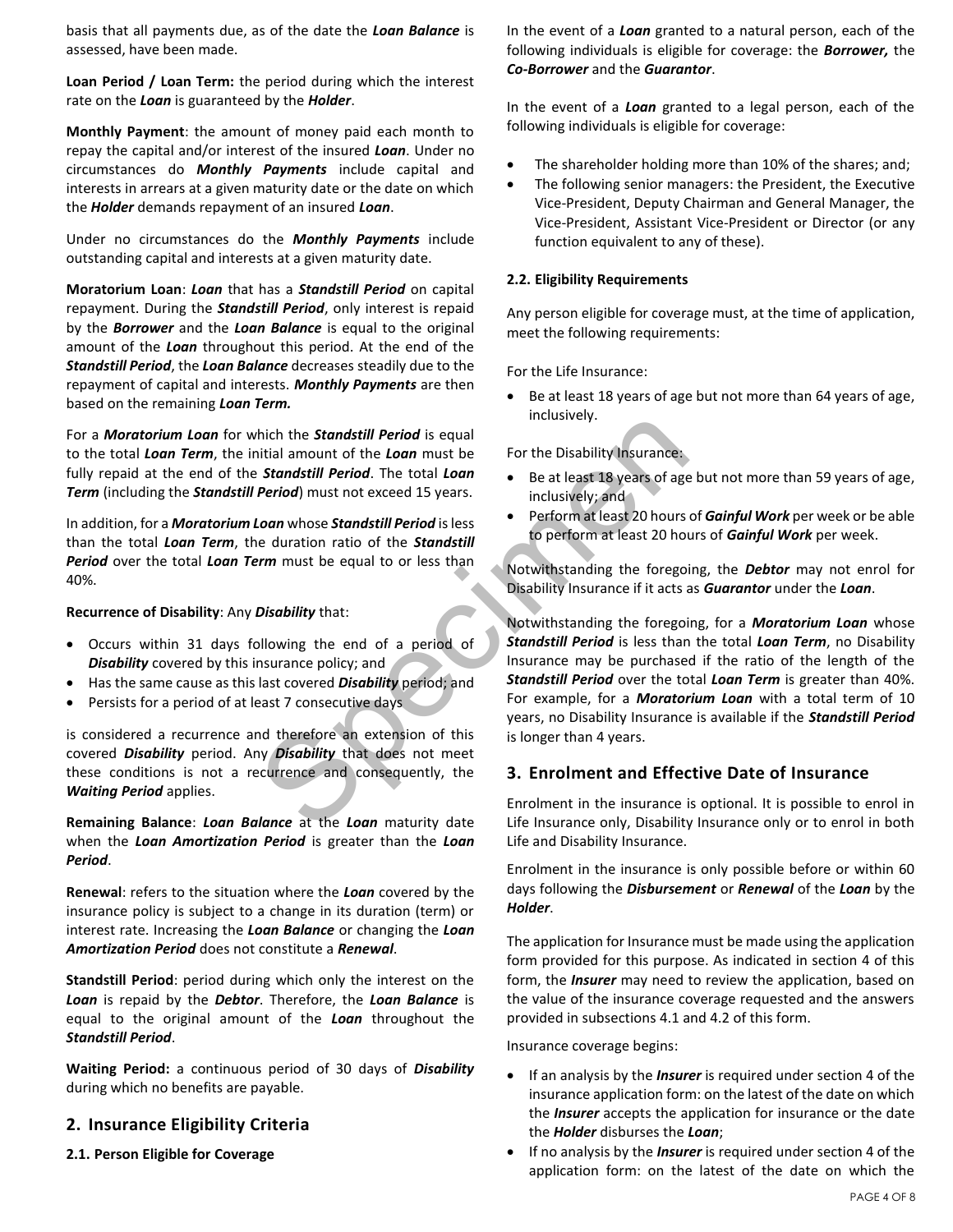application form is signed or the date the *Loan* is disbursed by the *Holder*.

If the eligibility criteria are not met or if the application for insurance is refused by the *Insurer* at the end of his analysis, no insurance will be granted and any premium paid will be refunded.

## **4. Premium**

The amount of the premium payable to the *Insurer* is shown on the premium calculation sheet attached to the application for insurance. It depends on the following:

- The proportion of insurance chosen;
- The duration of the *Loan*;
- The age of the *Participant* at the date of enrolment;
- The *Loan Amortization Period*;
- The duration of the *Standstill* and post-standstill *Periods* remaining on the *Moratorium Loan*;
- The amount of the *Loan* on the date of enrolment in the case of Life Insurance; and
- The *Monthly Loan Payment* on the enrolment date for Disability Insurance.

Premium payment options are indicated on the insurance premium calculation sheet attached to the application for insurance form.

# **5. Termination of Insurance**

ment on the enformed the insurance<br>
are indicated on the insurance<br>
are indicated to the application for<br>
the divided by<br>
are indicated to the application for<br>
when a *Participant* covered<br>
undertakes to pay the *Holder*<br> The *Participant* may cancel the insurance at no cost and without penalty by sending a request to the *Holder* within 20 days of receiving the insurance certificate. The *Insurer* will then refund any premium received.

A *Participant*'s insurance automatically terminates on the earliest of the following dates:

- 1) The date on which the *Loan* is repaid in full, regardless of the reason;
- 2) The *Due Date* of the *Loan*;
- 3) The date on which the *Loan* is refinanced or increased;
- 4) 180 months following the effective date of this insurance;
- 5) For Life Insurance, the last day of the month in which the *Participant* turns 70 years of age;
- 6) For Disability Insurance, the last day of the month in which the *Participant* turns 65 years of age;
- 7) The date on which the *Holder* is notified in writing by the *Participant* regarding the termination of the insurance;
- 8) The date on which the *Participant* is no longer a person eligible for insurance;
- 9) The date on which the *Loan* is assumed by another creditor, or on which the *Loan* (or a portion of the *Loan*) is assumed by another *Borrower* not insured under this *Loan*;
- 10) The death of the *Participant*;
- 11) Upon the termination of the group insurance policy 70011.

When the insurance is terminated, any unutilised premium is refunded or credited at the request of the *Participant*, less any benefits paid.

The unutilised premium is determined in accordance with the formula set out in group insurance policy 70011.

Administration fees may be applicable, these are established in accordance with the conditions listed in the group insurance policy 70011.

# **6. Maximum Capital and Maximum Benefit**

The maximum capital amount payable under the Life Insurance coverage is \$500,000 for all *Loans* granted to the same *Participant* and covered by group insurance policy 70011.

The maximum monthly benefit payable under the Disability Insurance coverage is \$4,000 per month for all *Loans* covered by the insurance policy. The maximum number of monthly benefits per *Participant* is limited to 60 for the same *Loan*.

If, on the effective date of Insurance, the *Participant*'s debts exceed \$500,000, the *Loan Balance* that will be used to calculate the benefit payable under the Life Insurance coverage will correspond:

• The *Loan Balance* related to the total debt multiplied by the ratio of the maximum capital amount offered under this contract, then divided by the total debt on the effective date.

# **7. Life Insurance Coverage**

When a *Participant* covered by this benefit dies, the *Insurer* undertakes to pay the *Holder* the benefit payable under the Life Insurance coverage, subject to the terms and conditions set out in this certificate and in the insurance policy.

### **7.1 Insurance Proportion Options**

Three insurance proportion options are available during the enrolment:

- Option 1: All *Participants* are covered for 100% of the *Loan Balance*;
- Option 2: All *Participants* are covered for a proportion of the *Loan Balance* equal to 100% divided by the number of *Participants*; or
- Option 3: All *Participants* are covered for a percentage of the *Loan Balance* between 25% and 100%.

#### **7.2 Benefits Payable Under the Life Insurance Coverage**

Subject to section 6. *Maximum Capital and Maximum Benefit* and the insurance proportion option chosen, the following benefits will be paid:

- The insured proportion of the *Loan Balance* immediately prior to death; and
- The insured proportion of the single insurance premium if it has been added to the *Loan*.

Accrued interests between the date of death and the date of the settlement are added to the death benefit, subject to the provisions of the insurance policy. The rate used to calculate the accrued interest, if applicable, is the rate initially set out in the *Loan*.

#### **7.3 Joint Coverage**

Two to five *Debtors* may be insured for the same *Loan*. If this is the case, the sum of all Life Insurance benefits payable by the *Insurer* for a same *Loan* may not exceed: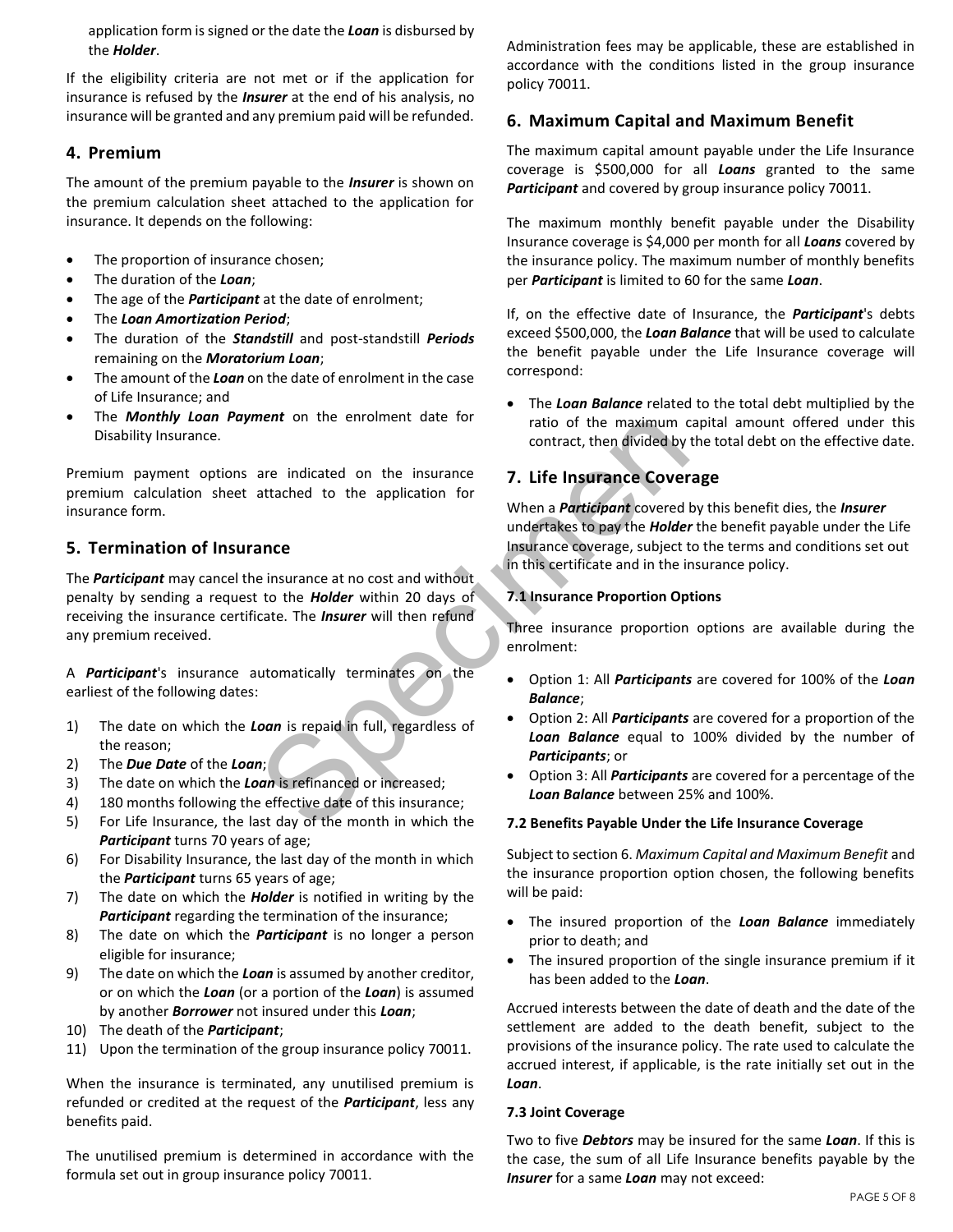- The *Loan Balance*; or
- The maximum amount stated in section 6*. Maximum Capital and Maximum Benefit.*

#### **7.4 Exclusions**

No benefit is payable for a death resulting directly or indirectly from any of the following causes:

- a) War or any act of war, piracy or terrorism, declared or not, regardless of whether or not the *Participant* has participated in it;
- b) Any active participation in a public commotion, riot or insurrection;
- c) Injuries sustained while the *Participant* is committing, attempting to commit, or preparing to commit an offence under the Criminal Code;
- d) Self-inflicted injury, regardless of the *Participant*'s psychological state, and regardless of any illness or impairment; or
- e) An act of suicide, if it occurs within the 2-year period of uninterrupted insurance following the effective date of insurance. Any change to the insurance that increases the amount of insurance is, with respect to the additional amount, subject to the exclusion clause initially stipulated for a period of 2 years of uninterrupted insurance starting on the effective date of the increase.

### **8. Disability Insurance Coverage**

the insurance that increases the<br>
union clause initially stipulated for<br>
lusion clause initially stipulated for<br>
security<br>
spectrup is the security of the server of the security of the security<br>
specification of Disability When a *Participant* covered by this benefit becomes totally disabled, in accordance with the definition of *Disability* in section 1. *Definition*, the *Insurer* undertakes to pay the *Holder* the benefit payable under the Disability Insurance coverage, subject to the terms and conditions set out in this Certificate and in the insurance Policy.

#### **8.1. Insurance Proportion Options**

Two insurance proportion options are available during the enrolment:

- Option 1: All *Participants* are covered for 100% of the *Monthly Payment*; or
- Option 2: All *Participants* are covered for a proportion of the *Monthly Payment* equal to 100% divided by the number of *Participants*.

#### **8.2. Benefits Payable Under the Disability Insurance Coverage**

Subject to section 6. *Maximum Capital and Maximum Benefit,* the insurance proportion option chosen, and upon presentation of proof of *Disability* to the satisfaction of the *Insurer* after the *Waiting Period*, the following benefits will be paid:

- The insured proportion of the *Monthly Payments* initially scheduled for the *Loan* as indicated on the insurance premium calculation sheet attached to the application for insurance. During any *Standstill Period*, the *Monthly Payments* include the payment of interest only; and
- The insured proportion of the portion of the payment related to this premium if the single insurance premium is added to the *Loan*.

Accrued interests between the date the payment becomes due and the settlement date are added to the benefits payable. The rate used to calculate the accrued interest, if applicable, is the rate initially set out in the *Loan*.

The benefit amount for a fraction of a month is calculated on the basis that one day is 1/30 of the monthly benefit and a full month is 30/30.

Any period of *Disability* that occurs after a period of *Disability* has ended and that does not constitute a *Recurrence of Disability* is subject to the *Waiting Period*.

#### **8.3. Joint Coverage**

Two to five *Debtors* may be insured for the same *Loan*. If this is the case, the monthly benefit amount payable for a same *Loan* may not exceed the full amount of the *Monthly Payment* initially planned for the *Loan* as indicated on the insurance premium calculation sheet attached to the application for insurance, nor exceed the limits set out in section 6. *Maximum Capital and Maximum Benefit.*

#### **8.4. Proof of Disability**

The *Insurer* may at any time request that the *Participant*:

- Provide satisfactory evidence of *Disability* and its continuation; and
- Be examined by a physician or specialist designated by the *Insurer*.

The *Participant* who refuses to comply with any of these requirements is not considered to be disabled by the *Insurer*.

### **8.5. Termination of benefits**

Benefits shall automatically terminate upon the earliest of the following events:

- 1) The date on which 60 *Monthly Payments* have been paid by the *Insurer* to the same *Participant* for the same *Loan*;
- 2) The date of the *Participant*'s return to full-time *Gainful Work*, or in the case of a part-time employee, the date of his return to employment with a number of hours of work per week equivalent to his previous employment;
- 3) The date on which the *Participant* fails to submit the supporting documents requested by the *Insurer*, to submit to a medical examination requested by the *Insurer* or to undergo a functional capacity evaluation requested by the *Insurer*;
- 4) The date on which the *Participant* ceases to be disabled;
- 5) The date on which the insurance terminates in accordance with section 5. *Termination of Insurance*.

#### **8.6. Exclusions**

No benefit is payable if the *Disability* results directly or indirectly from any of the following causes:

- a) War or any act of war, piracy or terrorism, declared or not, regardless of whether or not the *Participant* has participated in it;
- b) Any active participation in a public commotion, riot or insurrection;
- c) Injuries sustained while the *Participant* is committing, attempting to commit, or preparing to commit an offence under the Criminal Code;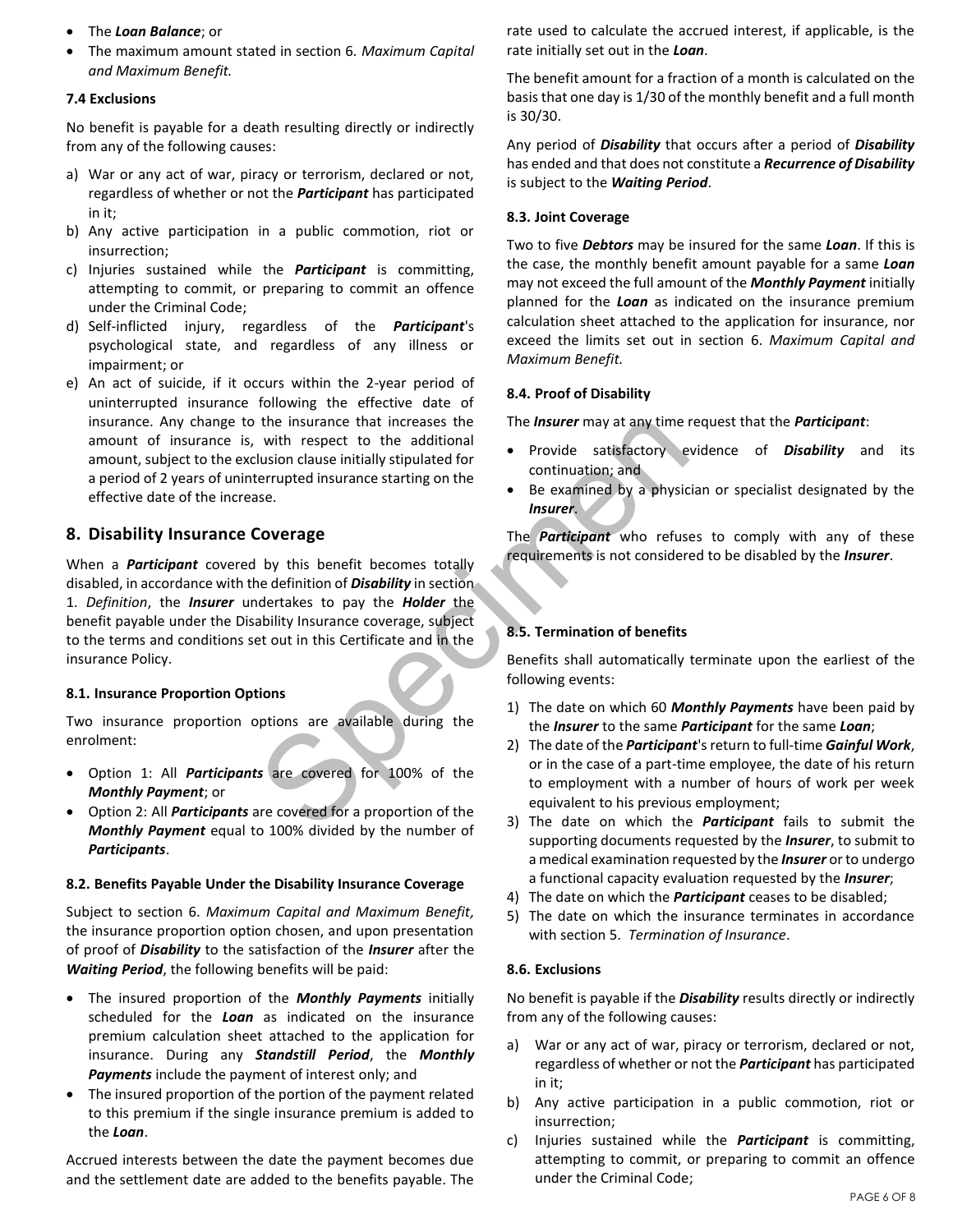- d) Self-inflicted injury or attempted suicide, unless medical evidence shows that the injury is directly related to a mental health problem;
- e) Care, surgery or treatment for cosmetic purposes, except when medically required and resulting directly from an illness or accident;
- f) Alcoholism or drug addiction, if these conditions are not treated in a closed cure; or
- g) As a result of illness or accident when:
	- *Disability* occurs within 12 months of the effective date of insurance; and
	- The *Participant*, for this illness or injuries resulting directly or indirectly from this accident, has consulted or received treatment from a physician or other professional belonging to a professional health corporation, has undergone examinations, has used medication or has been hospitalized, during the 6 months preceding the effective date of Insurance.

# **9. Submitting a Claim**

mitted to the *Insurer* no later than<br>
eath or *Disability*. If the claim is<br>
than 6 months following the death<br>
t, no accrued interest shall be paid<br>
the address hereunder:<br>
t, no accrued interest shall be paid<br>
the addre A notice of claim must be submitted to the *Insurer* no later than one year after the date of death or *Disability*. If the claim is submitted to the *Insurer* more than 6 months following the death or *Disability* of the *Participant*, no accrued interest shall be paid for the period starting on the *Due Date* of the *Loan Balance* payment or the *Monthly Payment* and ending on the date the *Insurer* pays out the Life or Disability Insurance benefit.

Supporting documents requested by the *Insurer* must be submitted within 90 days of the request, at the expense of the person submitting a claim. Benefits are payable only when all supporting documents requested by the *Insurer* are produced and have been deemed sufficient by the *Insurer*.

With respect to the Disability Insurance benefit, after the oneyear period mentioned above, the *Insurer* will accept a claim for benefits if it is proven that the claim was submitted by the *Participant* as soon as it was reasonably possible to do so. In this case, the *Insurer* will only consider the last year prior to the reception date of the claim for benefits.

### **10. Policy Review**

The *Participant* may consult the group insurance policy at the *Holder* place of business during business hours. He may also obtain a copy at his own expense.

# **11. Contract**

The insurance policy, appendices, endorsements, application and certificate constitute the Group Insurance Policy 70011 known as "Loan Insurance for Investment Funds".

# **12. Protection of Personal Information**

The *Insurer* is committed to protecting the privacy of any *Participant*'s personal information that was collected while providing services under the present insurance. The *Insurer* recognizes and respects a person's right to privacy concerning his personal information. Upon enrolment, the *Insurer* will open a confidential file containing any personal information collected with respect to the *Participant*. The file will be kept at the *Insurer*'s offices. Access to the file will be limited to the *Insurer*'s employees, agents, business partners and service providers who require access within the scope of their duties, as well as individuals who were granted access by the *Participant*, or who are authorized by law.

For the *Insurer*, the personal information collected is used for administrative services required by the insurance contract. These administrative services include, but are not limited to:

- a) Establishing eligibility for the group plan or any benefit;
- b) Enrolment of the *Participant* in the insurance;
- c) Processing claims for benefits.

# **13. Right of Access to Personal Information Obtained**

The *Participant* has the right to access his personal information and to request, in writing, that any inaccurate information be corrected. In addition, the *Participant* can request that any outdated or unnecessary information be deleted. If the *Insurer* has medical information in the *Participant*'s file which was not obtained directly from the *Participant*, the *Insurer* will only release the information to the *Participant* through the *Participant*'s. To request access to his personal information, the *Participant* must send a written request to the privacy officer at the address hereunder:

Industrial Alliance Insurance and Financial Services Inc. Privacy officer 1080 Grande Allée West P.O. Box 1907, Station Terminus Quebec City, QC G1K 7M3

# **14. Complaint**

The *Participant* who wishes to review the *Insurer*'s complaint policy or file a complaint may do so by visiting: [https://ia.ca/corporate/complaint/file-complaint.](https://ia.ca/corporate/complaint/file-complaint)